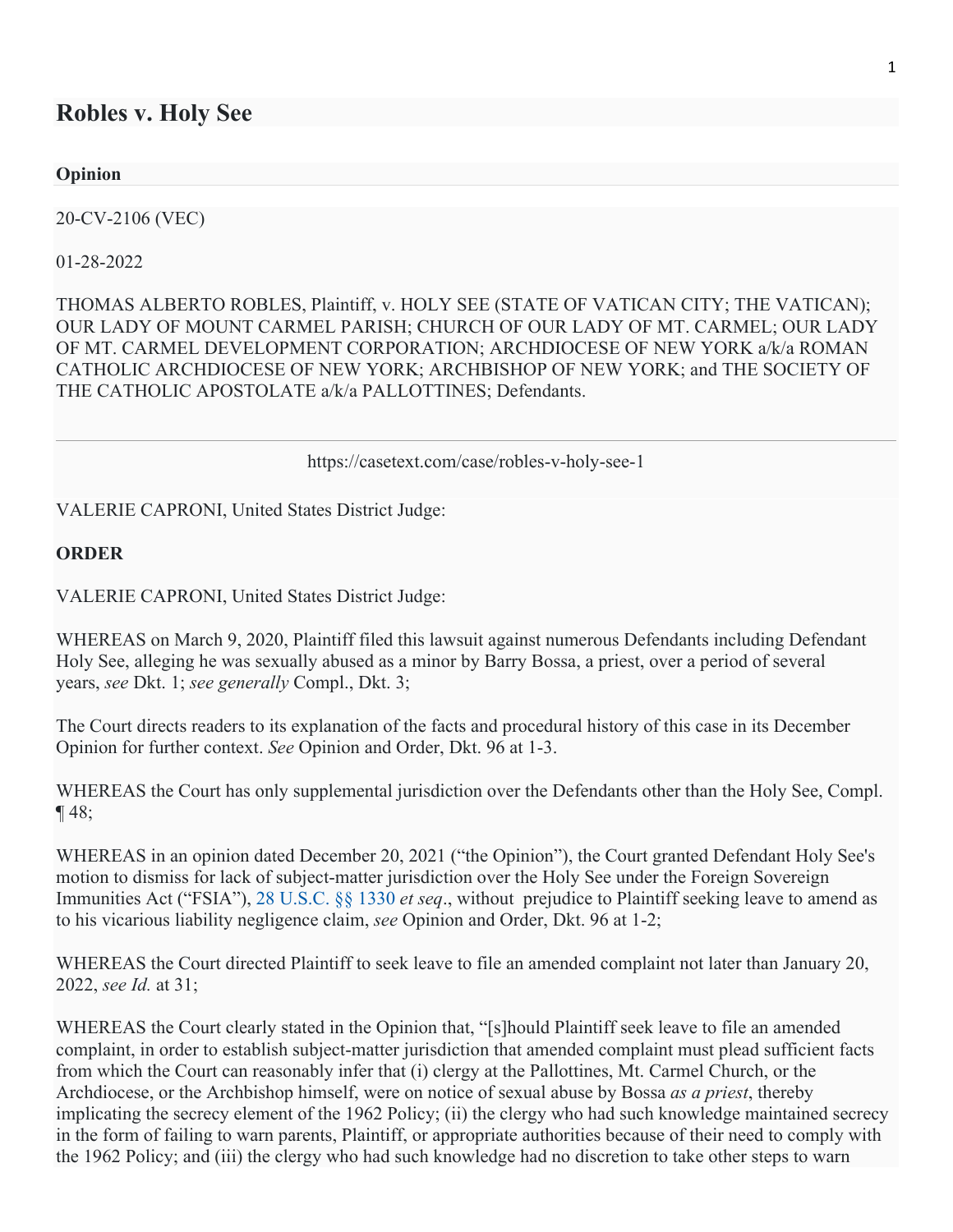relevant non-clergy, such as parents, Plaintiff himself, or authorities", *see Id.* at 27-28 (emphasis in original); and

WHEREAS Plaintiff timely filed a motion for leave to file a First Amended Complaint ("FAC") on January 20, 2022, *see* Dkt. 101;

IT IS HEREBY ORDERED that Plaintiff's motion for leave to file a FAC is DENIED. Whether to grant leave to amend is within the discretion of the Court, although a court may not refuse to grant leave "without any justifying reason." *Foman v. Davis*, 371 U.S. 178, 182 (1962). A court should "freely give leave" to amend a complaint "when justice so requires." Fed.R.Civ.P. 15(a)(2). Among the acceptable reasons to deny leave to amend are that the amendment fails to cure previously-identified deficiencies and that the amendment is futile. *Foman*, 371 U.S. at 182. Futility of amendment is generally found where "the proposed amended complaint would be subject to 'immediate dismissal' for failure to state a claim or on some other ground." *A.V. by Versace, Inc. v. Gianni Versace S.p.A.*, 87 F.Supp.2d 281, 298 (S.D.N.Y. 2000) (quoting *Jones v. New York State Div. of Military & Naval Affairs*, 166 F.3d 45, 55 (2d Cir. 1999)).

The Opinion, in brief, held that in order for the Court to exercise subject-matter jurisdiction over the Holy See under the Tortious Act Exception to the FSIA, Plaintiff would have to re-plead his claims so as to avoid falling within the Discretionary Function Exclusion to the Exception, which applies if the allegedly tortious activity involved the exercise or performance of a discretionary function. Opinion at 23-28. The Opinion made abundantly clear that Plaintiff would have to demonstrate that the Holy See's employees were engaged in nondiscretionary conduct controlled by the Holy See's 1962 *Crimen sollicitationis* (the "1962 Policy"). *Id.* at 27-28. As discussed at length in the Opinion, because the 1962 Policy pertained only to sexual misconduct committed by a priest *after* ordination, the Court would have subject-matter jurisdiction over the Holy See under Plaintiff's theory of liability only if Plaintiff could allege facts from which the Court could reasonably infer that employees of the Holy See had knowledge of sexual abuse committed by Bossa *after* he became a priest. *Id.* at 26 n.22.

The Court directs readers to its lengthy description of the applicability of the FSIA and its various exceptions and exclusions, which led to this conclusion, in the Opinion for further context. *See* Opinion at 7-28.

In a nutshell, Plaintiff's theory is that the Holy See is liable for his abuse under *respondeat superior* and that his claim does not fall within the Discretionary Function Exclusion because the 1962 Policy eliminated all discretion from Catholic clergy in dealing with sexual abuse of children by compelling secrecy regarding any allegation that a priest had sexually abused a child. *See*, *e.g.*, Compl. ¶¶ 69-71, 74-75.

According to Plaintiff's memorandum in support of his motion to amend, his FAC conforms to the Court's Opinion "by (i) removing and/or altering certain causes of action as to Defendant Holy See and (ii) further detailing the structure of the Roman Catholic Church ('Church') as applicable to each Defendant and Defendant Holy See's duties and breach thereof as to Plaintiff's childhood sexually abuse." Pl. Mem. of Law, Dkt. 101-1 at 1. Those changes do not conform the new pleadings to the Court's Opinion. *See* Opinion at 27-28. The proposed FAC does not even allege in a conclusory way (let alone allege facts from which the Court could infer that the allegation is plausible) that Catholic clergy had knowledge that, as a priest, Bossa had sexually abused a child. *See generally* Ex. B, Dkt. 101-3. Although Plaintiff re-pleads that Bossa was accused of sexually abusing two boys while he was training for the priesthood in the mid-1970s, *see* Ex. A, Dkt. 101-2 ¶ 81, those allegations were included in Plaintiff's original Complaint. *See Id.* ¶ 93. Plaintiff does not allege that any clergy knew at the time that Plaintiff or any other child had been abused by Bossa after Bossa became a priest, and therefore does not plead any information that renders the 1962 Policy relevant to the clergy's action or inaction vis-à-vis the abuse of Plaintiff.